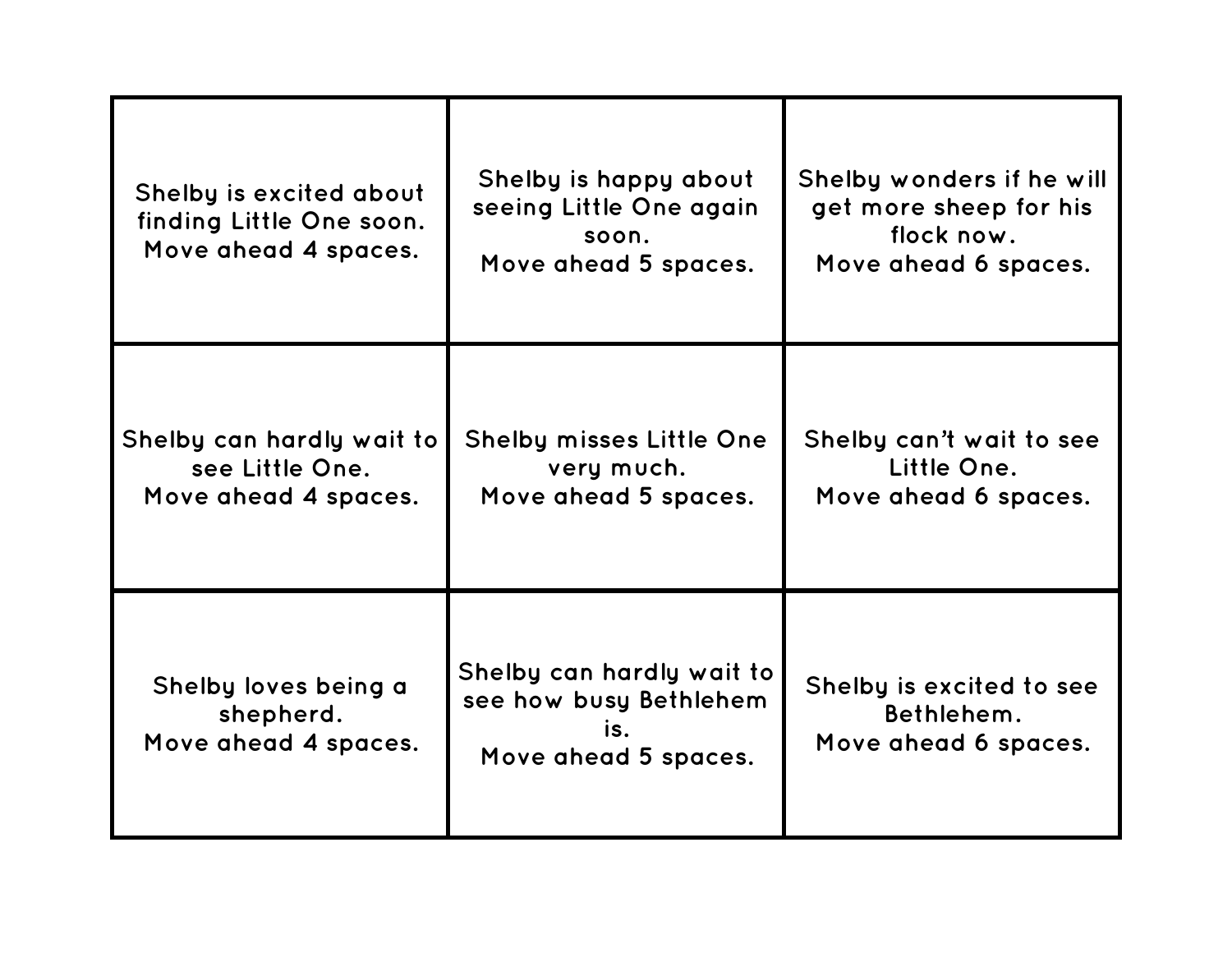| Shelby is on his way to<br>find Little One.<br>Move ahead 4 spaces. | Shelby is so excited<br>about being on his<br>shepherd journey today.<br>Move ahead 5 spaces. | Shelby is so excited<br>about seeing Bethlehem.<br>Move ahead 6 spaces. |
|---------------------------------------------------------------------|-----------------------------------------------------------------------------------------------|-------------------------------------------------------------------------|
| Shelby eats some bread.<br>Move ahead 1 space.                      | Shelby sees a wolf track<br>and looks around for it.<br>Move ahead 2 spaces.                  | Shelby chases a<br>butterfly.<br>Move ahead 3 spaces.                   |
| Shelby climbs a tree to<br>look around.<br>Move ahead 1 space.      | Shelby throws rocks in a<br>puddle.<br>Move ahead 2 spaces.                                   | Shelby chases after a<br>frog.<br>Move ahead 3 spaces.                  |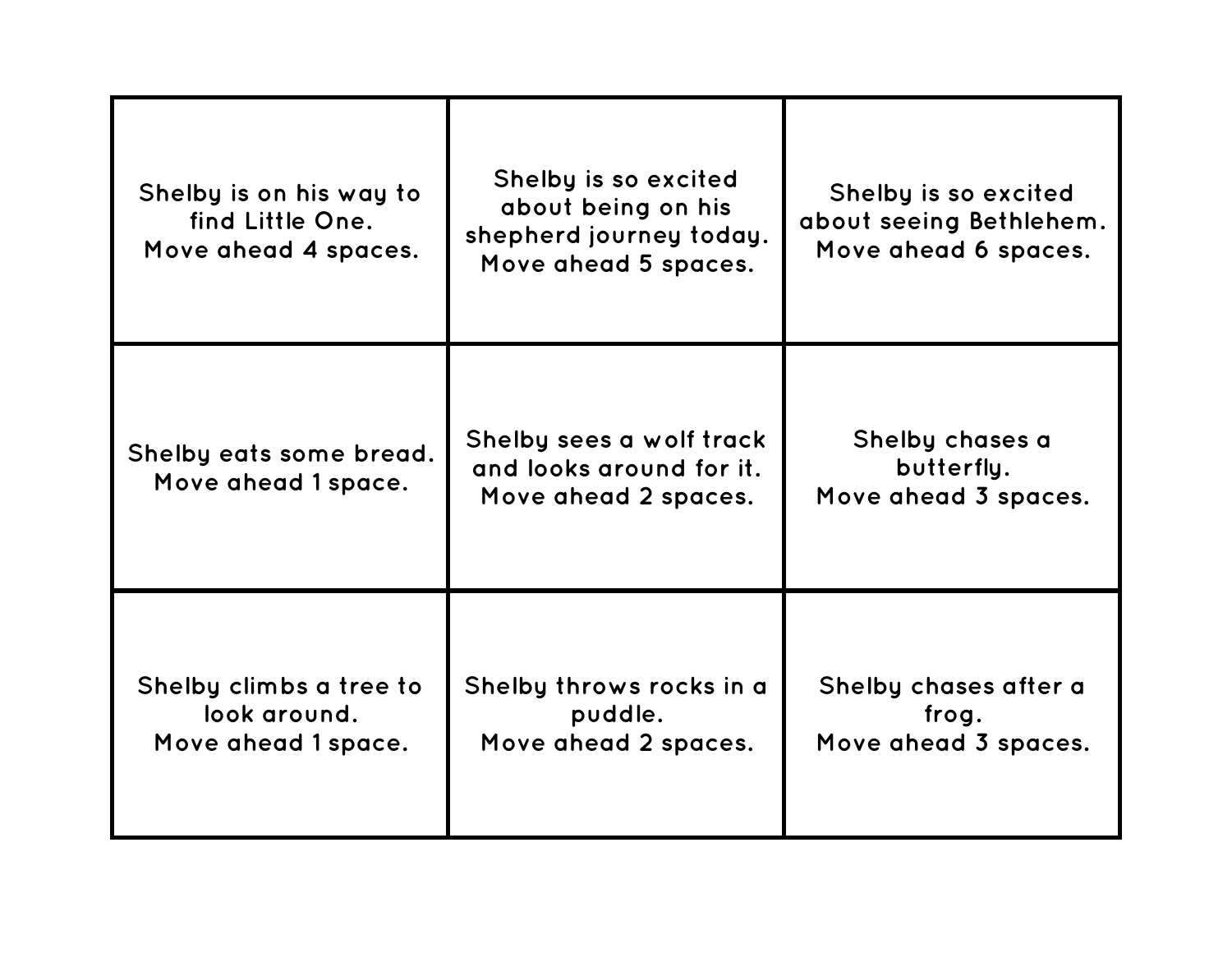| Shelby's shoe comes<br>undone.<br>Move ahead 1 space.                                                                                                                                                       | Shelby climbs on a rock<br>to look around.<br>Move ahead 2 spaces.                                                                                                                           | Shelby chases a sparrow.<br>Move ahead 3 spaces.                                                                                                                                                |
|-------------------------------------------------------------------------------------------------------------------------------------------------------------------------------------------------------------|----------------------------------------------------------------------------------------------------------------------------------------------------------------------------------------------|-------------------------------------------------------------------------------------------------------------------------------------------------------------------------------------------------|
| Shelby's sleeves fall<br>down.<br>Move ahead 1 space.                                                                                                                                                       | Shelby takes a break to<br>smell some flowers.<br>Move ahead 2 spaces.                                                                                                                       | Shelby takes a break for<br>a drink of water.<br>Move ahead 3 spaces.                                                                                                                           |
| Shelby's journey is very long, so read<br>him this verse to help him along!<br>He will feed His flock like a shepherd;<br>He will gather the lambs with His<br>arm.<br>Isaiah 40:11<br>Move ahead 5 spaces. | Shelby's journey is very long, so read<br>him this verse to help him along!<br>I am the good shepherd; and I know<br>My sheep, and am known by My own.<br>John 10:14<br>Move ahead 5 spaces. | Shelby's journey is very long, so read<br>him this verse to help him along!<br>I am the good shepherd. The good<br>shepherd gives His life for the sheep.<br>John 10:11<br>Move ahead 5 spaces. |